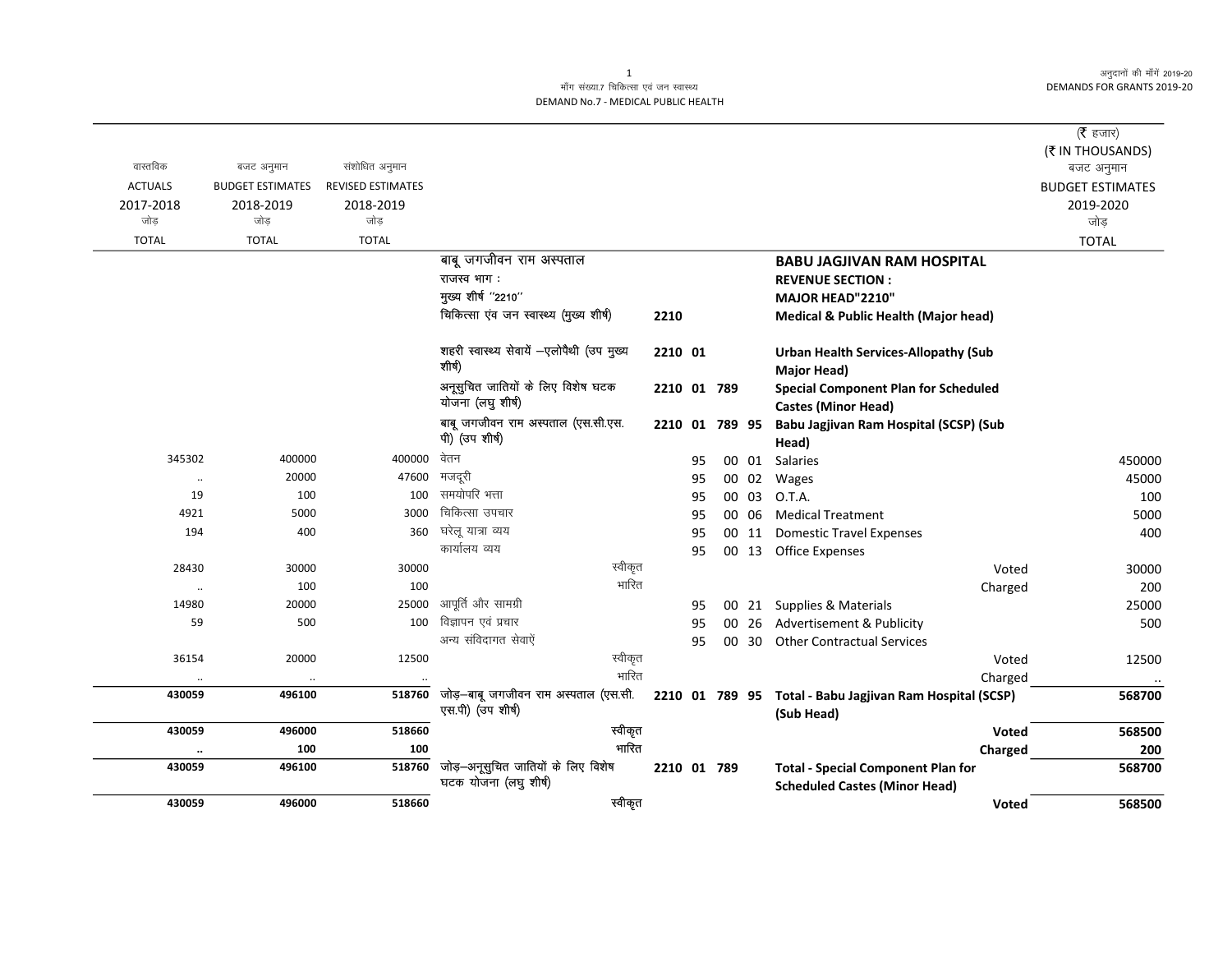अनुदानों की माँगें 2019-20 DEMANDS FOR GRANTS 2019-20

## माँग संख्या.7 चिकित्सा एवं जन स्वास्थ्य DEMAND No.7 - MEDICAL PUBLIC HEALTH

|                |                         |                          |                                                            |         |    |                |                                                                           | ( $\bar{\tau}$ हजार)    |
|----------------|-------------------------|--------------------------|------------------------------------------------------------|---------|----|----------------|---------------------------------------------------------------------------|-------------------------|
|                |                         |                          |                                                            |         |    |                |                                                                           | (₹ IN THOUSANDS)        |
| वास्तविक       | बजट अनुमान              | संशोधित अनुमान           |                                                            |         |    |                |                                                                           | बजट अनुमान              |
| <b>ACTUALS</b> | <b>BUDGET ESTIMATES</b> | <b>REVISED ESTIMATES</b> |                                                            |         |    |                |                                                                           | <b>BUDGET ESTIMATES</b> |
| 2017-2018      | 2018-2019               | 2018-2019                |                                                            |         |    |                |                                                                           | 2019-2020               |
| जोड            | जोड                     | जोड                      |                                                            |         |    |                |                                                                           | जोड                     |
| <b>TOTAL</b>   | <b>TOTAL</b>            | <b>TOTAL</b>             |                                                            |         |    |                |                                                                           | <b>TOTAL</b>            |
| $\ddotsc$      | 100                     | 100                      | भारित                                                      |         |    |                | Charged                                                                   | 200                     |
| 430059         | 496100                  | 518760                   | जोड़-शहरी स्वास्थ्य सेवायें एलोपैथी (उप<br>मुख्य शीर्ष)    | 2210 01 |    |                | <b>Total - Urban Health Services-Allopathy</b><br>(Sub Major Head)        | 568700                  |
| 430059         | 496000                  | 518660                   | स्वीकृत                                                    |         |    |                | <b>Voted</b>                                                              | 568500                  |
| $\cdot\cdot$   | 100                     | 100                      | भारित                                                      |         |    |                | Charged                                                                   | 200                     |
| 430059         | 496100                  | 518760                   | जोड़-मुख्य शीर्ष "2210"                                    | 2210    |    |                | TOTAL - MAJOR HEAD"2210"                                                  | 568700                  |
| 430059         | 496000                  | 518660                   | स्वीकृत                                                    |         |    |                | <b>Voted</b>                                                              | 568500                  |
| $\cdot\cdot$   | 100                     | 100                      | भारित                                                      |         |    |                | Charged                                                                   | 200                     |
| 430059         | 496100                  | 518760                   | जोड–राजस्व भाग                                             |         |    |                | <b>TOTAL - REVENUE SECTION</b>                                            | 568700                  |
| 430059         | 496000                  | 518660                   | स्वीकृत                                                    |         |    |                | Voted                                                                     | 568500                  |
| $\cdot\cdot$   | 100                     | 100                      | भारित                                                      |         |    |                | Charged                                                                   | 200                     |
|                |                         |                          | पूंजी भाग:                                                 |         |    |                | <b>CAPITAL SECTION:</b>                                                   |                         |
|                |                         |                          | मुख्य शीर्ष "4210"                                         |         |    |                | MAJOR HEAD "4210"                                                         |                         |
|                |                         |                          | चिकित्सा और जन स्वास्थ्य पर पूंजी<br>परिव्यय (मुख्य शीर्ष) | 4210    |    |                | <b>Capital Outlay on Medical and Public</b><br><b>Health (Major Head)</b> |                         |
|                |                         |                          | शहरी स्वास्थ्य सेवायें -एलोपैथी (उप मुख्य<br>शीर्ष)        | 4210 01 |    |                | <b>Urban Health Services-Allopathy (Sub</b><br>Major Head)                |                         |
|                |                         |                          | अस्पताल एवं औषधालय (लघु शीर्ष)                             |         |    | 4210 01 110    | <b>Hospitals &amp; Dispensaries (Minor Head)</b>                          |                         |
|                |                         |                          | बाबू जगजीवन राम अस्पताल (उप शीर्ष)                         |         |    | 4210 01 110 73 | Babu Jagjivan Ram Hospital (Sub Head)                                     |                         |
| 1852           | 20000                   | 14000                    | मशीनरी तथा उपकरण                                           |         | 73 |                | 00 52 Machinery & Equipment                                               | 20000                   |
| 1852           | 20000                   | 14000                    | जोड़- बाबू जगजीवन राम अस्पताल (उप<br>शीर्ष)                |         |    |                | 4210 01 110 73 Total - Babu Jagjivan Ram Hospital (Sub<br>Head)           | 20000                   |
| 1852           | 20000                   | 14000                    | जोड़-अस्पताल एवं औषधालय (लघु शीर्ष)                        |         |    | 4210 01 110    | <b>Total - Hospital &amp; Dispensaries (Minor</b><br>Head)                | 20000                   |
| 1852           | 20000                   | 14000                    | जोड़-शहरी स्वास्थ्य सेवायें -एलोपैथी (उप<br>मुख्य शीर्ष)   | 4210 01 |    |                | <b>Total - Urban Health Services-Allopathy</b><br>(Sub Major Head)        | 20000                   |
| 1852           | 20000                   | 14000                    | जोड़-मुख्य शीर्ष "4210"                                    | 4210    |    |                | TOTAL - MAJOR HEAD"4210"                                                  | 20000                   |
| 1852           | 20000                   | 14000                    | जोड़–पूंजी भाग                                             |         |    |                | <b>TOTAL - CAPITAL SECTION</b>                                            | 20000                   |
| 431911         | 516100                  |                          | 532760 जोड़-बाबू जगजीवन राम अस्पताल                        |         |    |                | TOTAL - BABU JAGJIVAN RAM HOSPITAL                                        | 588700                  |
|                |                         |                          |                                                            |         |    |                |                                                                           |                         |

2